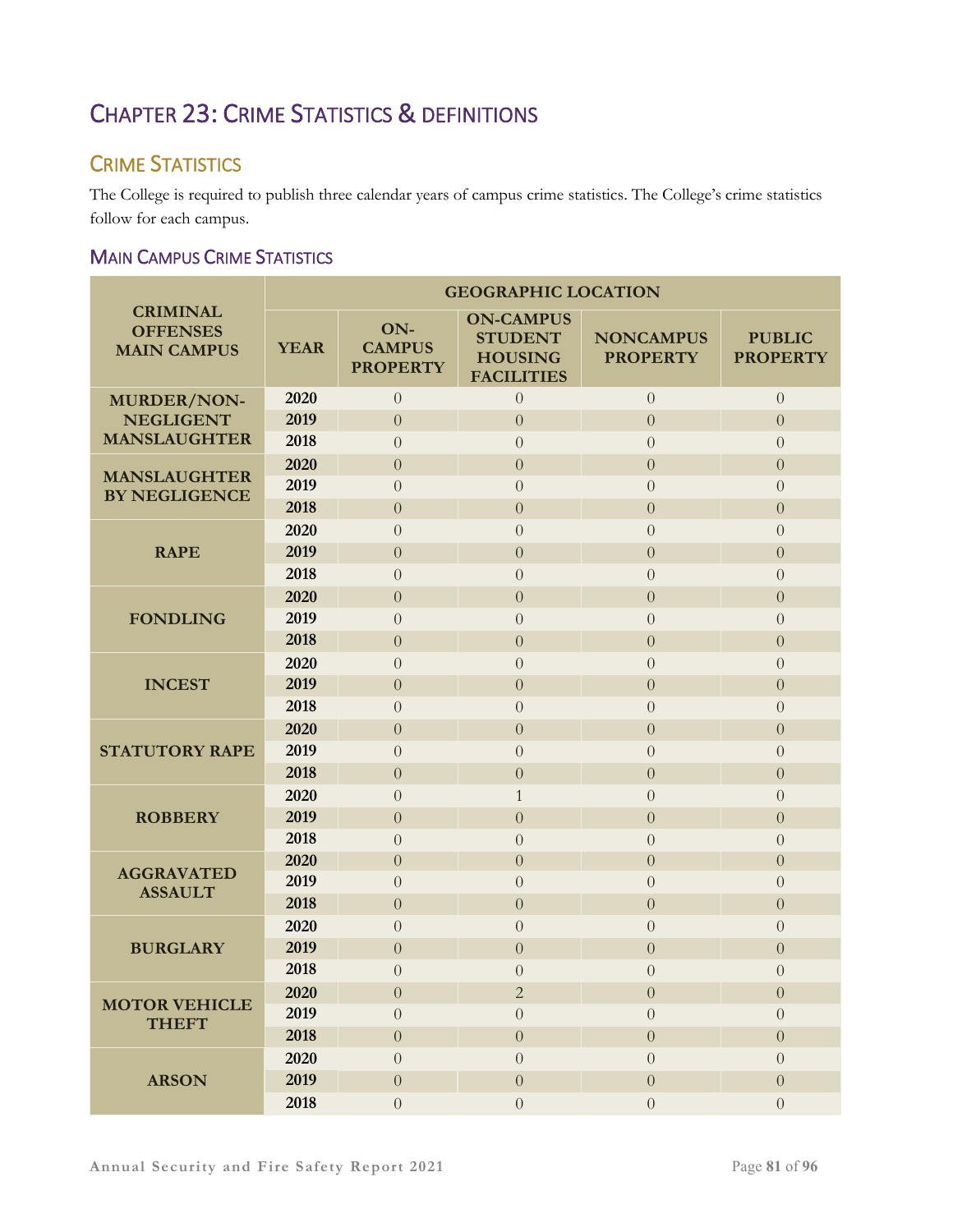| <b>ARRESTS AND</b>                                            | <b>GEOGRAPHIC LOCATION</b>                                                                                                                                                                                          |                                         |                                                                           |  |                                     |                                  |  |  |  |
|---------------------------------------------------------------|---------------------------------------------------------------------------------------------------------------------------------------------------------------------------------------------------------------------|-----------------------------------------|---------------------------------------------------------------------------|--|-------------------------------------|----------------------------------|--|--|--|
| <b>DISCIPLINARY</b><br><b>REFERRALS</b><br><b>MAIN CAMPUS</b> | <b>YEAR</b>                                                                                                                                                                                                         | ON-<br><b>CAMPUS</b><br><b>PROPERTY</b> | <b>ON-CAMPUS</b><br><b>STUDENT</b><br><b>HOUSING</b><br><b>FACILITIES</b> |  | <b>NONCAMPUS</b><br><b>PROPERTY</b> | <b>PUBLIC</b><br><b>PROPERTY</b> |  |  |  |
| <b>ARRESTS</b>                                                |                                                                                                                                                                                                                     |                                         |                                                                           |  |                                     |                                  |  |  |  |
|                                                               | 2020                                                                                                                                                                                                                | $\theta$                                | $\theta$                                                                  |  | $\theta$                            | $\overline{0}$                   |  |  |  |
| <b>WEAPONS</b>                                                | 2019                                                                                                                                                                                                                | $\overline{0}$                          | $\overline{0}$                                                            |  | $\overline{0}$                      | $\overline{0}$                   |  |  |  |
|                                                               | 2018                                                                                                                                                                                                                | $\overline{0}$                          | $\overline{0}$                                                            |  | $\overline{0}$                      | $\overline{0}$                   |  |  |  |
|                                                               | 2020                                                                                                                                                                                                                | $\theta$                                | $\overline{0}$                                                            |  | $\boldsymbol{0}$                    | $\overline{0}$                   |  |  |  |
| <b>DRUG ABUSE</b>                                             | 2019                                                                                                                                                                                                                | $\overline{0}$                          | $\theta$                                                                  |  | $\overline{0}$                      | $\overline{0}$                   |  |  |  |
|                                                               | 2018                                                                                                                                                                                                                | $\overline{0}$                          | $\overline{0}$                                                            |  | $\overline{0}$                      | $\Omega$                         |  |  |  |
|                                                               | 2020                                                                                                                                                                                                                | $\overline{0}$                          | $\Omega$                                                                  |  | $\overline{0}$                      | $\Omega$                         |  |  |  |
| <b>LIQUOR LAW</b>                                             | 2019                                                                                                                                                                                                                | $\overline{0}$                          | $\overline{0}$                                                            |  | $\overline{0}$                      | $\overline{0}$                   |  |  |  |
|                                                               | 2018                                                                                                                                                                                                                | $\overline{0}$                          | $\Omega$                                                                  |  | $\overline{0}$                      | $\Omega$                         |  |  |  |
| <b>DISCIPLINARY REFERRALS</b>                                 |                                                                                                                                                                                                                     |                                         |                                                                           |  |                                     |                                  |  |  |  |
|                                                               | 2020                                                                                                                                                                                                                | $\sqrt{0}$                              | $\theta$                                                                  |  | $\overline{0}$                      | $\overline{0}$                   |  |  |  |
| <b>WEAPONS</b>                                                | 2019                                                                                                                                                                                                                | $\overline{0}$                          | $\overline{0}$                                                            |  | $\overline{0}$                      | $\overline{0}$                   |  |  |  |
|                                                               | 2018                                                                                                                                                                                                                | $\overline{0}$                          | $\left($                                                                  |  | $\overline{0}$                      | $\overline{0}$                   |  |  |  |
|                                                               | 2020                                                                                                                                                                                                                | $\overline{0}$                          | $\overline{0}$                                                            |  | $\theta$                            | $\overline{0}$                   |  |  |  |
| <b>DRUG ABUSE</b>                                             | 2019                                                                                                                                                                                                                | $\overline{0}$                          | $\overline{0}$                                                            |  | $\overline{0}$                      | $\overline{0}$                   |  |  |  |
|                                                               | 2018                                                                                                                                                                                                                | $\overline{0}$                          | $\overline{0}$                                                            |  | $\overline{0}$                      | $\overline{0}$                   |  |  |  |
|                                                               | 2020                                                                                                                                                                                                                | $\overline{0}$                          | $\Omega$                                                                  |  | $\Omega$                            | $\Omega$                         |  |  |  |
| <b>LIQUOR LAW</b>                                             | 2019                                                                                                                                                                                                                | $\overline{0}$                          | $\overline{0}$                                                            |  | $\overline{0}$                      | $\Omega$                         |  |  |  |
|                                                               | 2018                                                                                                                                                                                                                | $\overline{0}$                          | $\theta$                                                                  |  | $\Omega$                            | $\Omega$                         |  |  |  |
|                                                               | <b>GEOGRAPHIC LOCATION</b>                                                                                                                                                                                          |                                         |                                                                           |  |                                     |                                  |  |  |  |
| <b>VAWA OFFENSES</b><br><b>MAIN CAMPUS</b>                    | <b>YEAR</b>                                                                                                                                                                                                         | ON-<br><b>CAMPUS</b><br><b>PROPERTY</b> | <b>ON-CAMPUS</b><br><b>STUDENT</b><br><b>HOUSING</b><br><b>FACILITIES</b> |  | <b>NONCAMPUS</b><br><b>PROPERTY</b> | <b>PUBLIC</b><br><b>PROPERTY</b> |  |  |  |
| <b>DOMESTIC</b>                                               | 2020                                                                                                                                                                                                                | $\theta$                                | $\theta$                                                                  |  | $\overline{0}$                      | $\theta$                         |  |  |  |
| <b>VIOLENCE</b>                                               | 2019                                                                                                                                                                                                                | $\overline{0}$                          | $\overline{0}$                                                            |  | $\overline{0}$                      | $\overline{0}$                   |  |  |  |
|                                                               | 2018                                                                                                                                                                                                                | $\overline{0}$                          | $\overline{0}$                                                            |  | $\overline{0}$                      | $\overline{0}$                   |  |  |  |
| <b>DATING</b>                                                 | 2020                                                                                                                                                                                                                | $\boldsymbol{0}$                        | 0                                                                         |  | $\theta$                            | $\theta$                         |  |  |  |
| <b>VIOLENCE</b>                                               | 2019                                                                                                                                                                                                                | $\overline{0}$                          | $\overline{0}$                                                            |  | $\boldsymbol{0}$                    | $\boldsymbol{0}$                 |  |  |  |
|                                                               | 2018                                                                                                                                                                                                                | $\theta$                                | $\Omega$                                                                  |  | $\Omega$                            | $\Omega$                         |  |  |  |
|                                                               | 2020                                                                                                                                                                                                                | $\overline{0}$                          | $\Omega$                                                                  |  | $\theta$                            | $\overline{0}$                   |  |  |  |
| <b>STALKING</b>                                               | 2019                                                                                                                                                                                                                | $\theta$                                | $\Omega$                                                                  |  | $\Omega$                            | $\Omega$                         |  |  |  |
|                                                               | 2018                                                                                                                                                                                                                | $\overline{0}$                          | $\Omega$                                                                  |  | $\Omega$                            | $\Omega$                         |  |  |  |
| <b>UNFOUNDED</b><br><b>CRIMES</b><br><b>MAIN CAMPUS</b>       |                                                                                                                                                                                                                     | 2018                                    | <b>YEAR</b><br>2019                                                       |  | 2020                                |                                  |  |  |  |
|                                                               |                                                                                                                                                                                                                     | $\Omega$                                | $\Omega$                                                                  |  |                                     | $\Omega$                         |  |  |  |
| <b>TOTAL</b><br><b>UNFOUNDED</b><br><b>CRIMES</b>             | If a reported crime is investigated by law enforcement authorities and found<br>to be false or baseless, the crime is unfounded. Only by sworn or<br>commissioned by law enforcement personnel may unfound a crime. |                                         |                                                                           |  |                                     |                                  |  |  |  |

### HATE CRIMES DEFINED

A hate crime is a criminal offense that manifests evidence that the victim was intentionally selected because of the perpetrator's bias against the victim. For the purpose of the Clery Act, the following categories of bias are reported by the College: race, religion, sexual orientation, gender, gender identity, ethnicity, national origin and disability.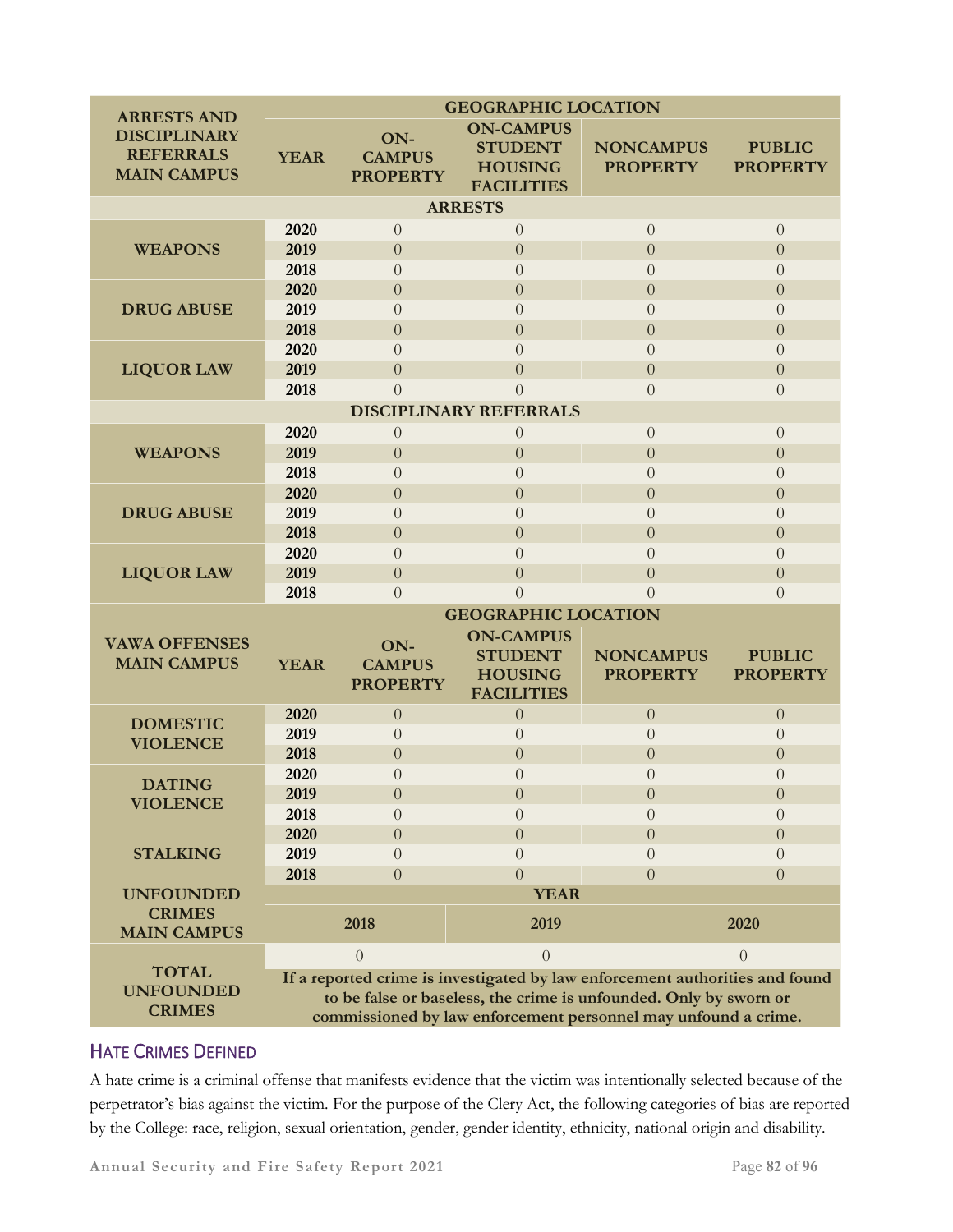Hate crimes include any of the following offenses that are motivated by bias: murder and non-negligent manslaughter, sexual assault, robbery, aggravated assault, burglary, motor vehicle theft, arson, larceny-theft, simple assault, intimidation, and destruction/damage/vandalism of property.

### HATE CRIME STATISTICS – MAIN CAMPUS (2018-2020)

- 2018 There were no hate crimes reported.
- 2019 There were no hate crimes reported.
- 2020 There were no hate crimes reported.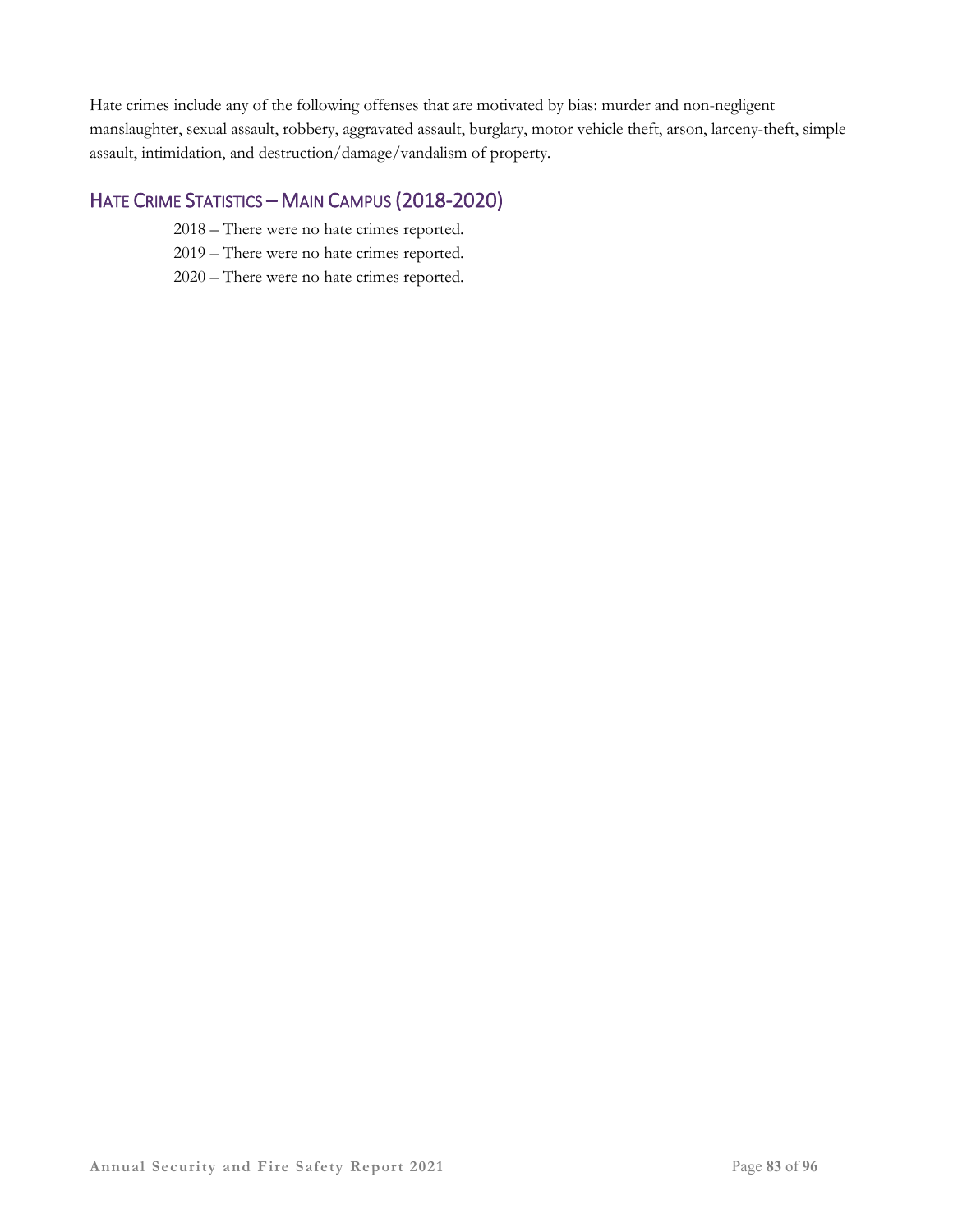# FIRE SAFETY SYSTEMS IN ON-CAMPUS STUDENT HOUSING

Descriptions of fire protection equipment for students residing in on-campus housing on the Main Campus may be reviewed in the chart below. There is no on-campus student housing on the Palmer Florida and Palmer West campuses.

| <b>Fire Safety Systems</b><br>in On-campus                                                  | FIRE SAFETY SYSTEMS FOR ON-CAMPUS STUDENT HOUSING<br><b>MAIN CAMPUS</b> |                                  |                                      |                                  |                                        |                                          |                                                                      |  |  |
|---------------------------------------------------------------------------------------------|-------------------------------------------------------------------------|----------------------------------|--------------------------------------|----------------------------------|----------------------------------------|------------------------------------------|----------------------------------------------------------------------|--|--|
| <b>Student Housing</b><br><b>ON-CAMPUS</b><br><b>HOUSING</b><br>FACILITY/<br><b>ADDRESS</b> | <b>Fire Alarm</b><br>Monitoring<br>Done<br>On-site                      | Partial 1<br>Sprinkler<br>System | Full 2<br>Sprinkler<br><b>System</b> | <b>Smoke</b><br><b>Detection</b> | Fire<br>Extinguisher<br><b>Devices</b> | Evacuation<br>Plans &<br><b>Placards</b> | Number of<br>Evacuation<br>(Fire) Drills<br>Each<br>Calendar<br>Year |  |  |
| Argyle 1/<br>732 Brady Street                                                               | X                                                                       |                                  |                                      | X                                | X                                      | $\mathbf{X}$                             |                                                                      |  |  |
| Argyle 2/<br>734 Brady Street                                                               | $\mathbf X$                                                             |                                  |                                      | $\mathbf X$                      | $\mathbf X$                            | X                                        |                                                                      |  |  |
| 711 Brady/<br>711 Brady Street                                                              | X                                                                       |                                  |                                      | X                                | X                                      | $\mathbf X$                              |                                                                      |  |  |
| Carriage House/<br>728 Perry Street                                                         | X                                                                       |                                  |                                      | X                                | $\mathbf X$                            | X                                        |                                                                      |  |  |
| Eight Gables/<br>1117 Perry Street                                                          | $\mathbf X$                                                             |                                  |                                      | $\mathbf X$                      | $\mathbf X$                            | X                                        |                                                                      |  |  |
| Perry Hills $-520/$<br>520 N. Perry Street                                                  | X                                                                       |                                  | X                                    | $\mathbf X$                      | $\mathbf X$                            | X                                        |                                                                      |  |  |
| Perry Hills $-521/$<br>521 N. Perry Street                                                  | $\mathbf X$                                                             |                                  | X                                    | X                                | X                                      | X                                        |                                                                      |  |  |
| Palmer Villas/<br>809 Perry Street                                                          | X                                                                       |                                  | X                                    | $\mathbf X$                      | X                                      | X                                        |                                                                      |  |  |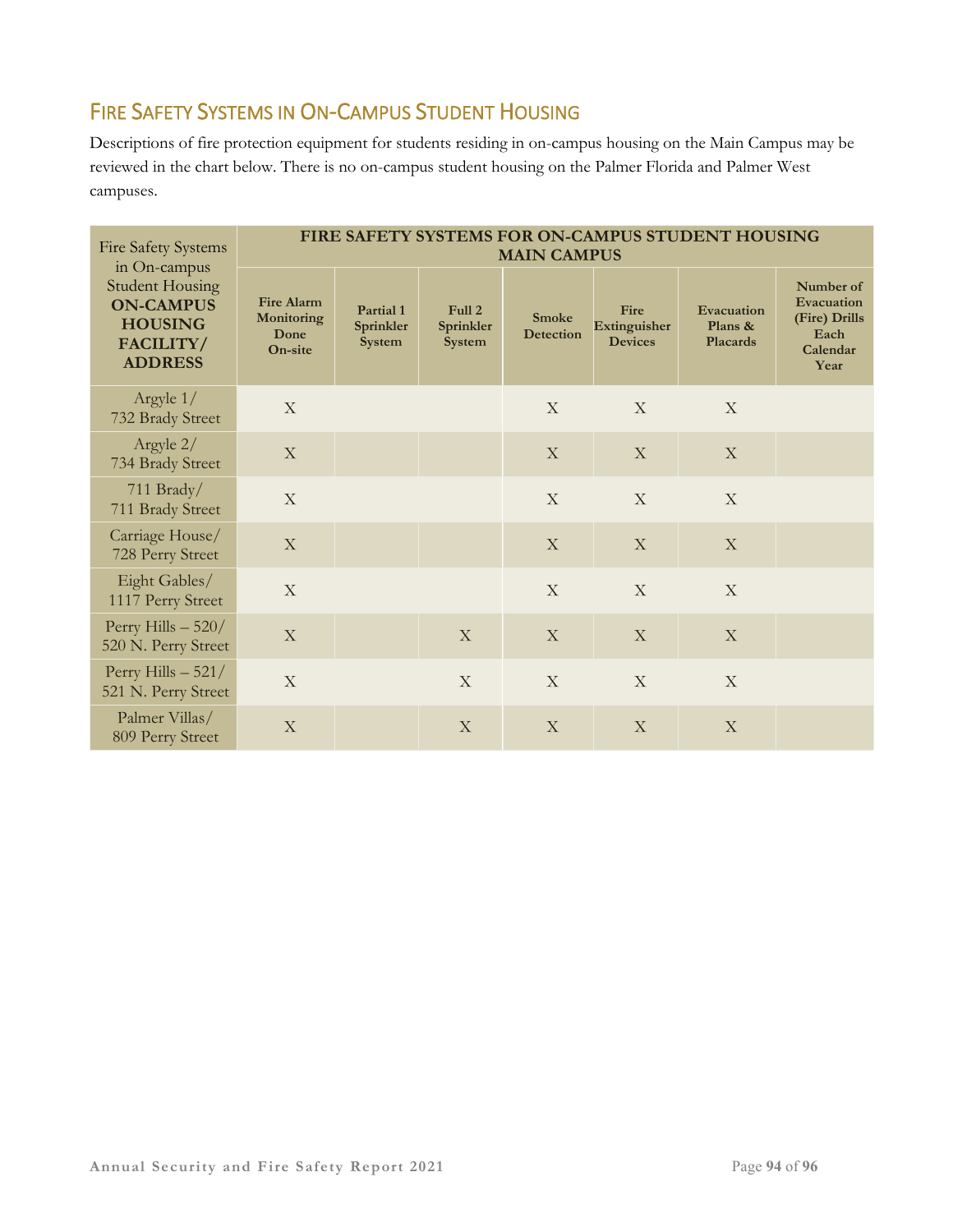# FIRE EVACUATION PROCEDURES

- Notify Campus Security immediately.
- Give your name, building location, room number, phone number and a description of the fire.
- Evacuate the area when an alarm sounds continuously or when alerted by Campus Security officers.
- To reduce fire or smoke damage, close all doors and windows when leaving the room if you have the time.
- Follow the previously outlined evacuation procedures. Once outside, proceed to nearest designated safe area.
- Only properly trained and authorized Palmer employees will be allowed to extinguish a fire. If the fire is beyond their control, Campus Security will contact the Fire Department.

### PLANS FOR FUTURE IMPROVEMENTS

Plans for any future fire safety improvements to on-campus student housing fire safety programs will be included in the College's Master Facilities Plan.

# **FIRE STATISTICS**

The College is required to publish three calendar years of fire statistics for all on-campus student housing facilities. The College's fire statistics for the Davenport campus follow. There is no on-campus student housing on the Florida and Palmer West.

### MAIN CAMPUS FIRE STATISTICS

| <b>ON-CAMPUS</b><br><b>HOUSING</b><br>FACILITY/<br><b>ADDRESS</b> | <b>FIRE STATISTICS</b><br><b>MAIN CAMPUS</b> |                                      |                                                                      |                                                          |                                                     |                                   |  |  |  |
|-------------------------------------------------------------------|----------------------------------------------|--------------------------------------|----------------------------------------------------------------------|----------------------------------------------------------|-----------------------------------------------------|-----------------------------------|--|--|--|
|                                                                   | <b>YEAR</b>                                  | #<br><b>REPORTED</b><br><b>FIRES</b> | # INJURIES<br><b>REQUIRING</b><br><b>MEDICAL</b><br><b>TREATMENT</b> | #OF<br><b>DEATHS</b><br><b>RELATED</b><br><b>TO FIRE</b> | <b>VALUE OF</b><br><b>PROPERTY</b><br><b>DAMAGE</b> | <b>CAUSE</b><br>OF<br><b>FIRE</b> |  |  |  |
| Argyle 1                                                          | 2020                                         | $\Omega$                             | $\Omega$                                                             | $\theta$                                                 | $\Omega$                                            |                                   |  |  |  |
| 732 Brady Street                                                  | 2019                                         | $\theta$                             | $\theta$                                                             | $\Omega$                                                 | $\Omega$                                            |                                   |  |  |  |
|                                                                   | 2018                                         | $\Omega$                             |                                                                      | $\Omega$                                                 |                                                     |                                   |  |  |  |
|                                                                   | 2020                                         | $\Omega$                             | $\Omega$                                                             | $\Omega$                                                 | $\Omega$                                            |                                   |  |  |  |
| Argyle 2                                                          | 2019                                         | $\Omega$                             | $\Omega$                                                             | $\theta$                                                 |                                                     |                                   |  |  |  |
| 734 Brady Street                                                  | 2018                                         | $\Omega$                             | $\theta$                                                             | $\Omega$                                                 | $\Omega$                                            |                                   |  |  |  |
| 722 Pershing/<br>722 Pershing Ave.                                | $\ast$                                       | $\ast$                               | $\ast$                                                               | $\ast$                                                   | $\ast$                                              |                                   |  |  |  |
|                                                                   | 2019                                         | $\Omega$                             | $\Omega$                                                             | $\Omega$                                                 | $\Omega$                                            |                                   |  |  |  |
|                                                                   | 2018                                         | $\Omega$                             | $\Omega$                                                             | $\Omega$                                                 |                                                     |                                   |  |  |  |
| 724 Pershing/<br>724 Pershing                                     | $\ast$                                       | $\ast$                               | $\ast$                                                               | $\ast$                                                   | $\ast$                                              |                                   |  |  |  |
|                                                                   | 2019                                         | $\Omega$                             | $\Omega$                                                             | $\theta$                                                 | $\Omega$                                            |                                   |  |  |  |
| Ave.                                                              | 2018                                         | $\theta$                             | $\Omega$                                                             | $\overline{0}$                                           | $\Omega$                                            |                                   |  |  |  |
| Palmer Villas/<br>809 Perry Street                                | 2020                                         | $\Omega$                             | $\Omega$                                                             | $\Omega$                                                 |                                                     |                                   |  |  |  |
|                                                                   | 2019                                         | $\Omega$                             | $\Omega$                                                             | $\Omega$                                                 | $\left( \right)$                                    |                                   |  |  |  |
|                                                                   | 2018                                         | $\theta$                             | $\left( \right)$                                                     | $\left( \right)$                                         | $\left( \right)$                                    |                                   |  |  |  |